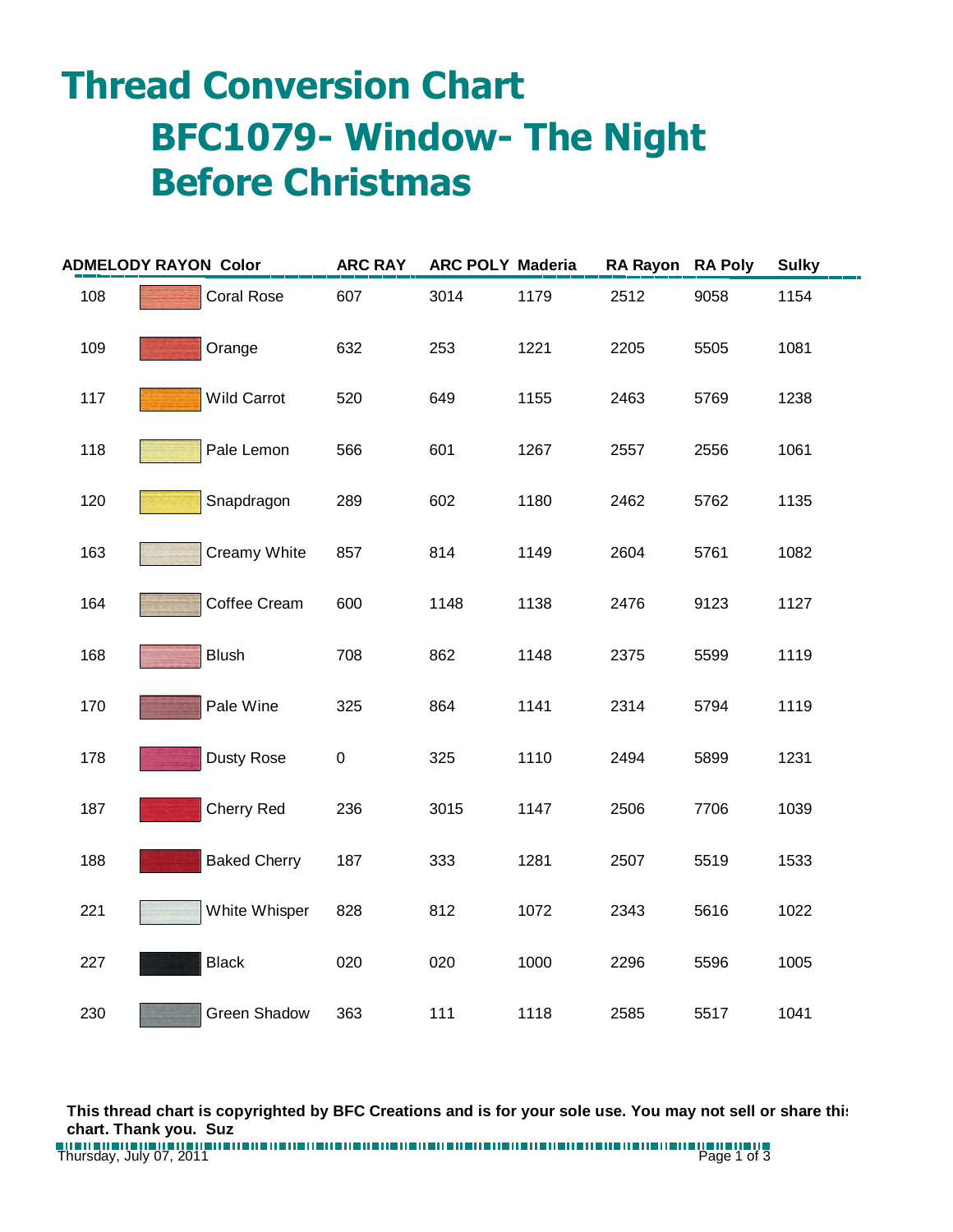| <b>ADMELODY RAYON Color</b> |                     | <b>ARC RAY</b><br><b>ARC POLY Maderia</b> |     | <b>RA Rayon</b> | <b>RA Poly</b> | <b>Sulky</b> |      |      |
|-----------------------------|---------------------|-------------------------------------------|-----|-----------------|----------------|--------------|------|------|
| 236                         | Slate Green         |                                           | 240 | 3325            | 1098           | 2284         | 9145 | 1232 |
| 237                         | Teal                |                                           | 240 | 3325            | 1396           | 2554         | 5692 | 1174 |
| 239                         | Pine Green          |                                           | 695 | 240             | 1397           | 2631         | 5615 | 1174 |
| 295                         | Lagoon              |                                           | 687 | 5555            | 1294           | 2521         | 5607 | 1251 |
| 298                         |                     | Dk. Steel Blue                            | 277 | 116             | 1161           | 2341         | 5641 | 1182 |
| 299                         |                     | Ocean Depths                              | 382 | 415             | 1242           | 2625         | 5824 | 1200 |
| 311                         | <b>Light Olive</b>  |                                           | 0   | 963             | 1396           | 2554         | 5529 | 1049 |
| 321                         | Goldenrod           |                                           | 625 | 982             | 1102           | 2547         | 9035 | 1067 |
| 325                         | Cargo               |                                           | 0   | 905             | 1191           | 2489         | 5501 | 1056 |
| 328                         |                     | Traditional Brown 613                     |     | 891             | 1130           | 2566         | 5551 | 1059 |
| 336                         | Sunkissed           |                                           | 403 | 412             | 1338           | 2224         | 5524 | 1128 |
| 338                         | Golden Lights       |                                           | 290 | 2526            | 1070           | 2506         | 5632 | 1055 |
| 342                         | Med. Taupe          |                                           | 623 | 1552            | 1273           | 2400         | 9125 | 1149 |
| 343                         | <b>Beige</b>        |                                           | 404 | 2518            | 1070           | 2606         | 9094 | 1055 |
| 344                         | Ash Blonde          |                                           | 555 | 815             | 1055           | 2604         | 5761 | 1149 |
| 345                         | Taupe               |                                           | 412 | 412             | 1338           | 2224         | 5524 | 1128 |
| 347                         | <b>Brazil Brown</b> |                                           | 620 | 833             | 1218           | 2336         | 5789 | 1217 |
| 348                         | Tan                 |                                           | 878 | 1545            | 1056           | 2488         | 5815 | 1056 |
| 349                         | Light Brown         |                                           | 195 | 621             | 1255           | 2400         | 9131 | 1128 |

**This thread chart is copyrighted by BFC Creations and is for your sole use. You may not sell or share this chart. Thank you. Suz**